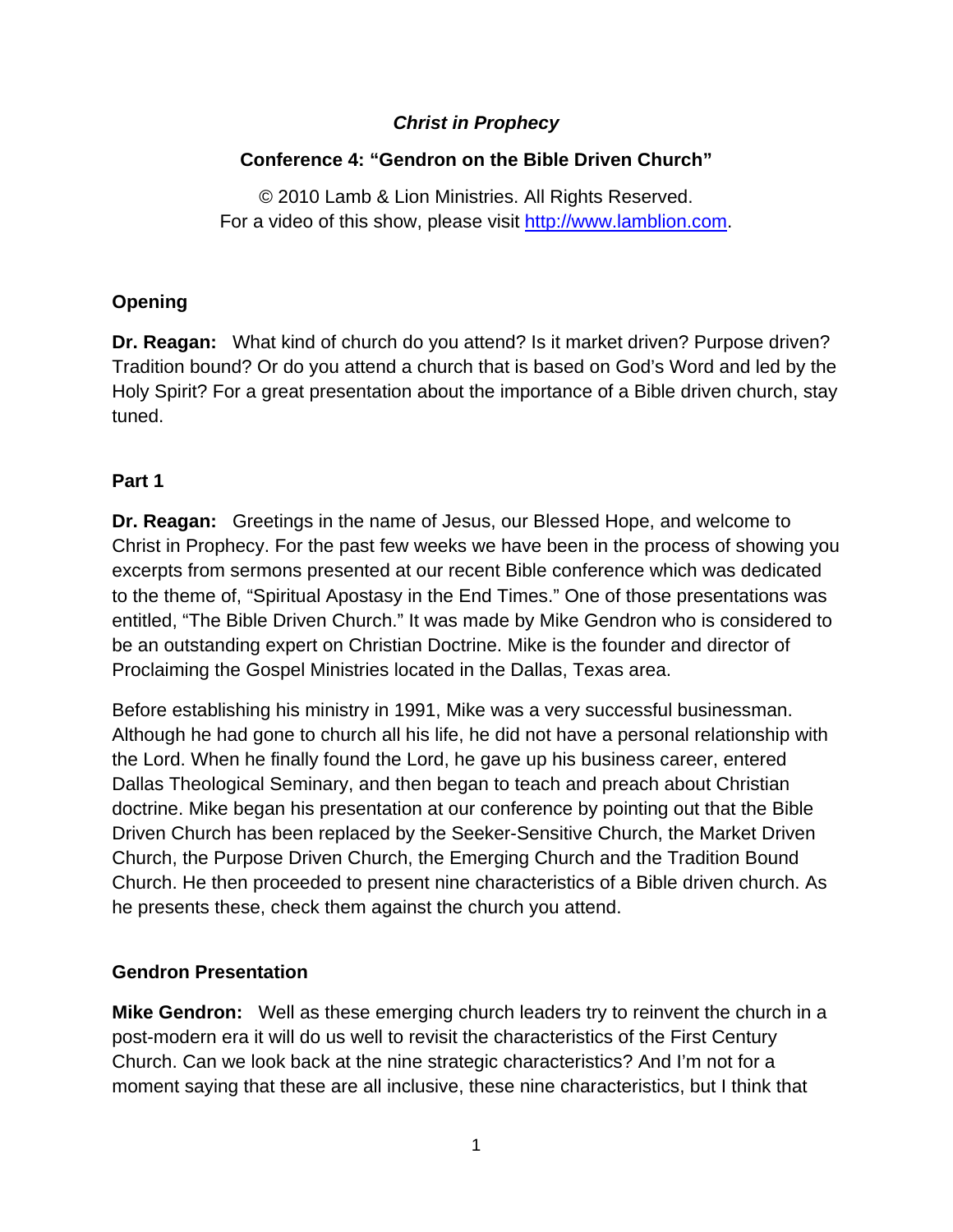you would agree they are probably some of the most important. So when we look at the key marks of the Lord's Church it has to have a high view of God and His purpose for the Church. The Church exists to reveal God's glory, to exalt His Majesty, and to carry out His purpose and reverence.

So what do we know about the purpose God gave us for His Church? Think you could say that it is like a three legged stool. First it needs to be a sanctuary for His people to worship in reverence and to be edified and equipped for service and evangelism. The purpose for the Church is also to make known wisdom, the wisdom of God to rulers and heavenly places. And to provide a body for the head, the Lord Jesus is the head of the Church we are His body. The Church exist for the purpose of gathering the body of Christ together which will one day be presented to Him glorified and holy without blemish. So this is the purpose as we say for the church: equipping, edifying, and evangelizing. It should be a sanctuary from the world, where believers can come together and worship God in reverence and to be equipped to go back out into the world for the purpose of evangelism. And I hope you realize that all three of these functions must be in balance, or what happens? The stool tips over. Many churches today have turned their focus away from feeding the sheep and they are now entertaining the goats. But God's purpose has always been to equip the Saints, and never to entertain the world. If we make friends with the world we set ourselves at enmity with God. And this is affirmed in Scripture in First John 2:1, "Do not love the world, nor the things in the world, if anyone loves the world the love of the Father is not in him."

So I want to look real briefly at one of the legs of the stool. After we are brought together to be equipped and encouraged and we are sent out into the world for the purpose of evangelizing for God's glory. And we all know that people must hear and believe in God's holiness, His righteousness, and justice before receiving the blessings of His love, His mercy, and His grace. We must start with God as our Holy Creator that He is sovereign over all of us, that one day every knee will bow every knee will confess that Jesus Christ is Lord, until the unbelieving world understands that, they will never be interested in receiving the blessings of His love, mercy and grace. Yet an emerging church leader said, "Evangelism is no longer about persuading people to believe. It is about shared experiences, each person with their own tradition and culture, but with the possibility of encountering God and truth from one another." This is how the emerging church wants you to evangelize. You see an unbeliever, you walk up to him and you engage in a dialogue, you don't try to persuade them to believe the Word of God, you simply dialogue with them and hope that in your dialogue truth can come out of your conversation. You see there is no objective truth anymore in this post-modern era.

Well we find God's blueprint for building His Church in Acts 2:42 where Luke writes, "They were continually devoting themselves to the apostles teaching, to fellowship, to the breaking of bread, and to prayer." That is the blueprint. We come together with the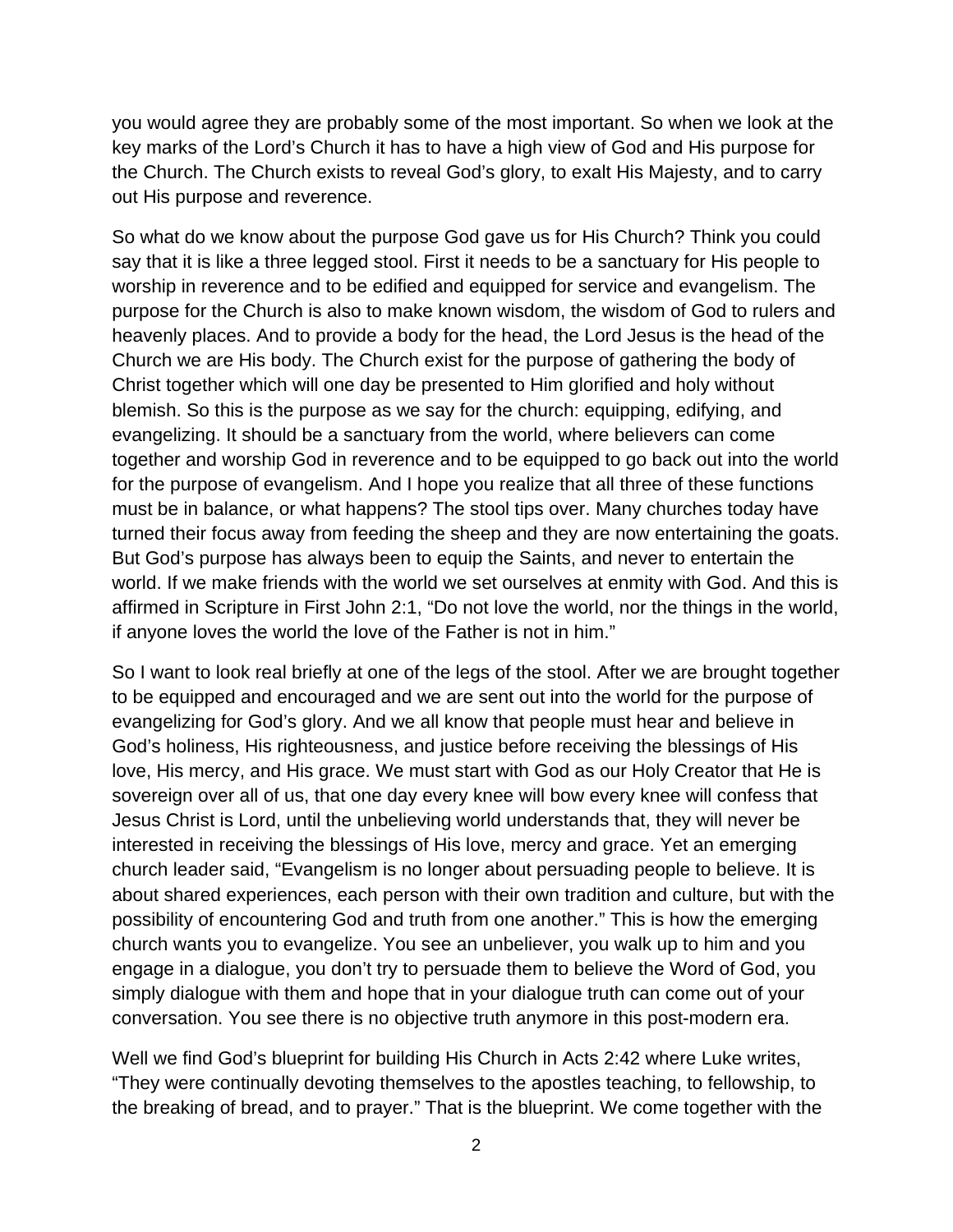purpose of doing that and then they make the Lord's last command our first concern. And that is to break huddle and go out into the world to rescue those who are perishing. And I hope you all realize that these vital elements that we see in Acts 2:42 are vital for the life and the health of the Church.

We know from Scripture that God's Church is not a market driven church, or a social club, it is not to be driven by man's methods or ideas. And it should never conform itself to the emerging culture, on the contrary the Church must seek to conform the culture by being the salt and the light. When the Church is following God's blueprint it will be radically different from any organization that man has ever devised because man didn't devise it. The Church is the only institution our Lord promised to build, promised to bless, and promised to protect. And when we look to the Master Builder of the Church we know it is the Lord Jesus. In Matthew 16:18 He said, "I will build my Church." It does not do man any good to follow his own ideas or strategies to grow the Church we must look to the Master Builder. In fact we can learn from Peter can't we in this passage of Matthew 16 he thought he had a better idea to build the Lord's Church. Remember in Matthew 16 immediately after Jesus announced He would build His Church He said first of all I must go and die for it. First He had to purchase His Church with His own blood. In other words before the first nail was hammered to construct the Church, nails had to be driven into the hands and the feet of the Master Builder. What was Peter's response to this? He quickly rebuked the Lord saying, "Lord this shall never happen to you." But Jesus seeing His blueprint was already being challenged by man's ideas turned and said to Peter, "You are a mouth piece of the Devil. Get behind me Satan for you have in mind the things of man rather then the things of God."

This should be a convincing rebuke for any pastor that tries to build his church, his own way, instead of following the Lord's blueprint. I think Peter's brashness is especially shocking because he was standing in the way of Jesus going to the cross to purchase His Church. In essence he was proposing a Church without a cross. Isn't it interesting the more things change, the more they remain the same? Today there are many pastors who are down playing the importance of the cross they want a social club without a cross. Well that is the condition of the Church today we need to turn back to the Master Builder because it is He who is adding to His Church daily those who are being saved. He is baptizing them into His body with the Holy Spirit, as we see in 1 Corinthians 12:13.

When we look at the Church that the Lord is building we know its foundation. In 1 Corinthians 3:11 Paul said, "No man can lay a foundation other then the one which is laid, which is Christ Jesus." No matter how beautiful the structure of the church is it will crumble if it's not built on the foundation of our Lord Jesus Christ. In Ephesians 2:20-22, Paul writes, "The Church is built upon the foundation of the apostles and prophets.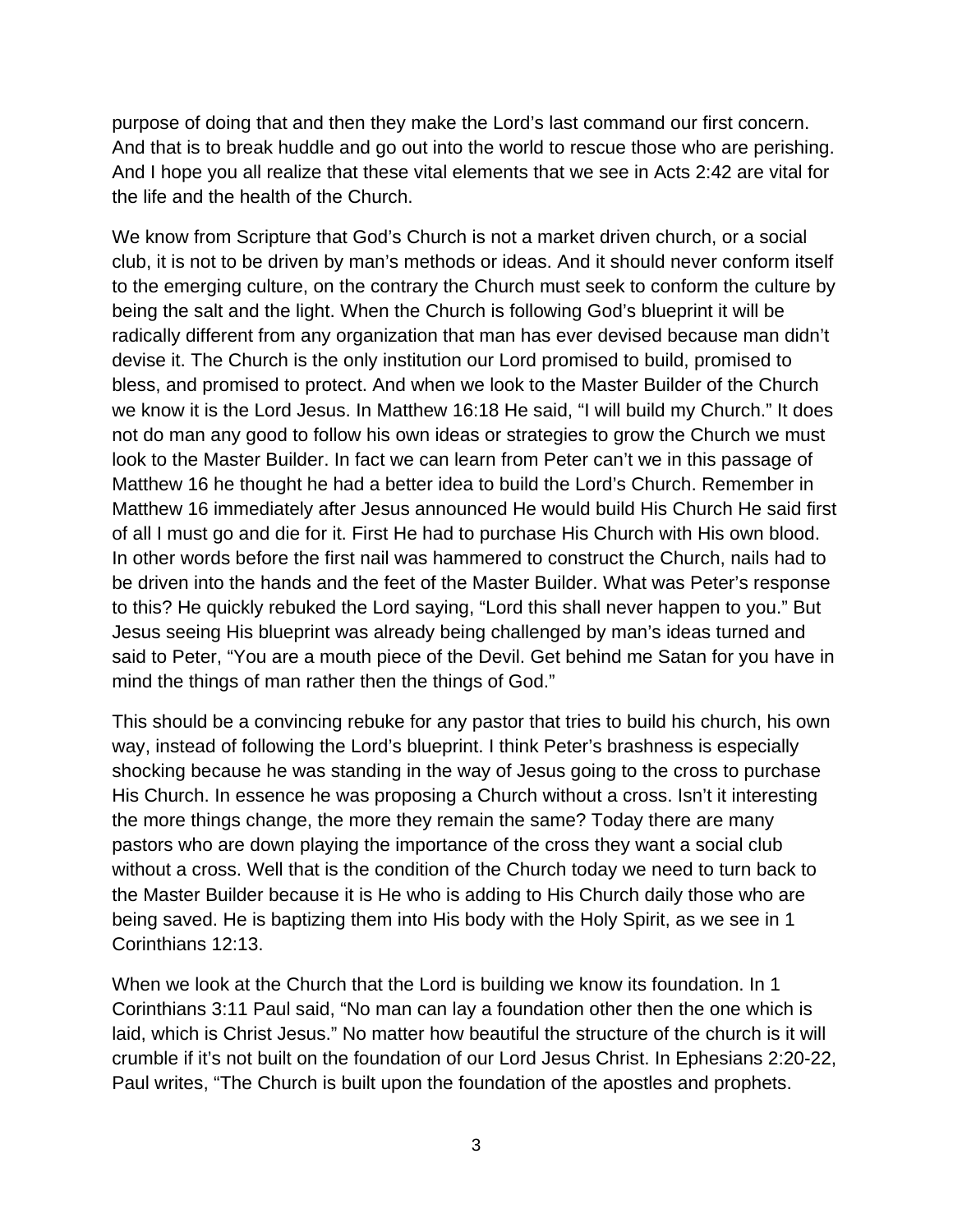Christ Jesus Himself being the cornerstone, in whom the whole building being fitted together is growing into a holy temple unto the Lord."

It is really interesting isn't it that the seeker friendly churches are filled with people who do not want to hear the hard truths of our Lord Jesus Christ. But yet that is exactly what the Church is called to proclaim. It is indeed the pillar and support of truth. It is the household of God, the Church of the Living God the pillar and support of truth. We see that in 1 Timothy 3:15, when Paul writes, "For we can do nothing against the truth, but only for the truth." This is what the Church of Jesus Christ is made up of, members who do anything for the truth and stand against anything that opposes the truth. Everyone who is of the truth hears Jesus, but so many people today have their ears plugged up and they do not hear the very words of Christ.

Well another characteristic of the Bible driven church is that it lives on God's Word. This should be obvious but not in our emerging culture. The Church lives on God's Word, it loves God's Word and it can't exist apart from God's Word. In fact the Bible is a love letter from God to all of His children. And God's children always love to hear the words of our Savior. My very first trip to Israel I was over there for over a month, thousands of miles away from my sweetheart back in Dallas. And I always remember each day going to the mailbox to see if I had a letter from her. And when I received a letter from her I read it and couldn't put it down. I reread it, I reread it, I cherished every word that she wrote, I was lonesome. But this is the attitude that all of us should have about the Word of God to realize that it is a love letter to cherish every word to be reluctant to put it down and just live and thrive on the very Word of God.

The Bible driven church preaches the Word of God. We see the importance of faithfully preaching the Word in Paul's solemn charge in 2 Timothy 4:1-3, he wrote, "Preach the Word, be ready in season and out of season, reprove, rebuke, exhort with great patience and instruction for the time will come when they will not endure sound doctrine." I think that the inner circle in Heaven will be pastors who faithfully preached the Word of God and didn't follow every fad that came down the pike. Yes those other pastors are drawing larger crowds, but the ones that faithfully preached the Word of God are the ones that are going to be in the inner circle.

And praise God if you belong to a church that faithfully preaches the Word of God. Pastors will never be judged on the size of their church because that's the Lord's business He is the one that adds to their number those who are being saved. But pastors will be judged for how faithful they were in feeding, and protecting the flock that was entrusted to them. Preachers who exchange the Word of God for positive messages that tickle the ears and never offend anyone need to look to the apostle Paul. He never avoided preaching Christ crucified just because it was a stumbling block to the Jews and foolishness to Gentiles. He faithfully preached Christ as the power and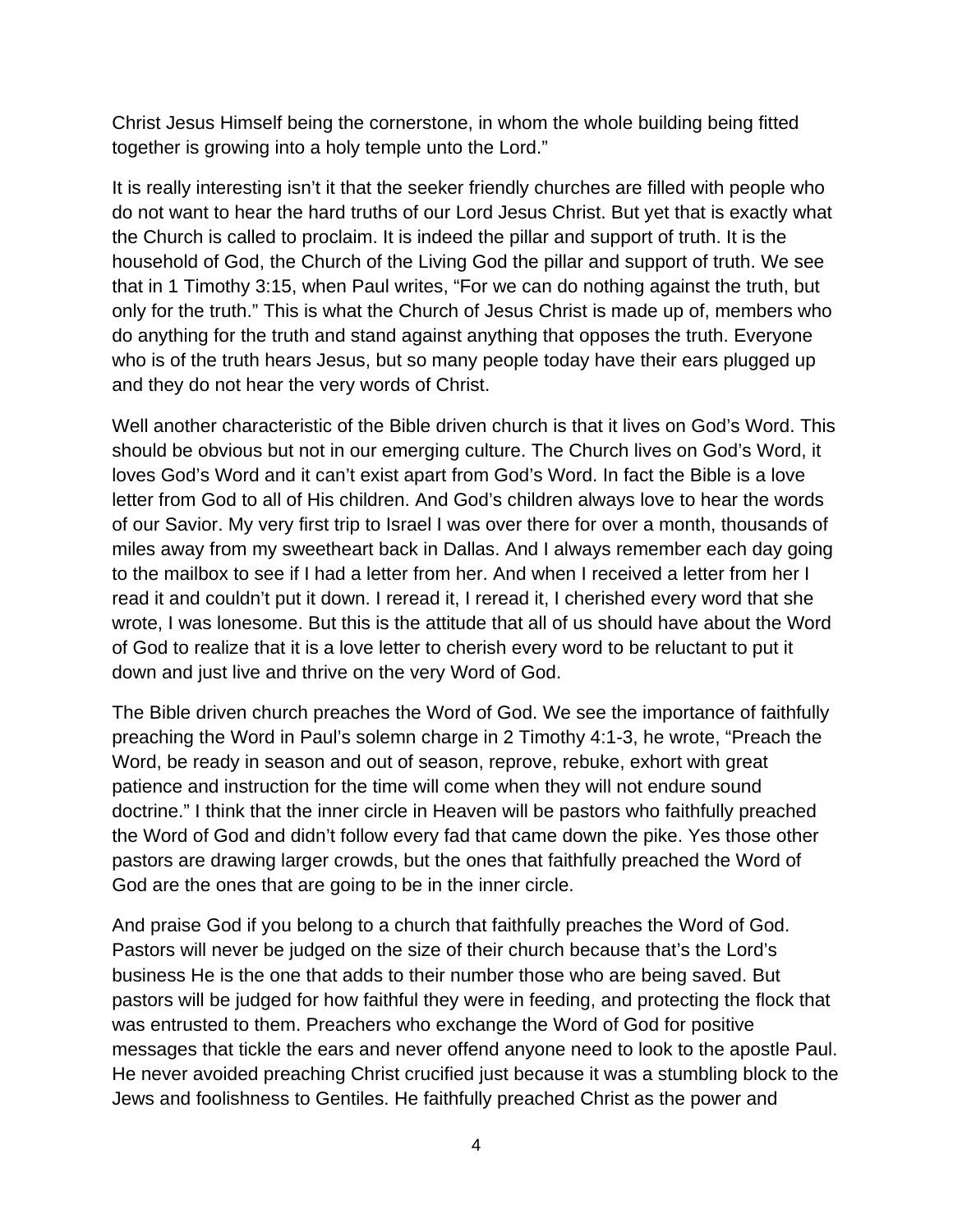wisdom to those who are being called by God. You see the Word of God has a polarizing affect; those that love the Word of God and have been given ears to hear the Word of God will come and hear more of God's Word. But the unbelievers who have their ears stopped up and can not see because the prince of this world has blinded them from the light of the Gospel, they will go to a church that preaches man's opinion and tickles their ears.

But how is the Word of God to be preached. The Bible gives us clear examples. Paul was our example, "I have not shunned to declare to you the whole counsel of God." We need to preach verse by verse, chapter by chapter, book by book, that is the best way to make every man complete in Christ and to reveal God to His people. Whenever the Word of God is preached Christians are edified, encouraged, and equipped. It is through the preaching of the Word that Christian are reproved and restored, and it is through the hearing of the Word that unbelievers are confronted, convicted, and converted. Nothing else, our words are void of power, but God's Word can bring conversions.

The Bible driven church also submits to the Word of God. In fact the true Church submits to the head of the Church which is the Incarnate Word the Lord Jesus Christ, He and His Word is the supreme authority in all matters of faith. Every teaching, every tradition, every spirit and everyone's individual faith must be tested by the Word of God that is the plumb line for knowing the truth. We see examples here in Acts 17:11 when the apostle Paul preached to the church in Berea the synagogue of Berea. As he was preaching he noticed that people were searching the Scriptures to find out if what He was teaching was really true. They were testing the veracity of an apostles teaching with the Word of God, with Scripture a great example for all of us. In Mark 7:13 we see how traditions were nullifying the Word of God. In 1 John 4:1 we see that we are to test every spirit. How do we test them? With the Word of God. In 2 Corinthians 13:5 Paul exhorted us all to examine ourselves to make sure we are in the faith. How do we do that? Does our faith line up with Biblical faith? Have we believed the objective truth of God's Gospel?

Well all the problems that Dr. Reagan talked about this morning, all of the problems that you have seen in the condition of the Church today can really all be blamed on this one fatal flaw; the Church not submitting to the supreme authority of God's Word in all of their faith and practice. And I know this from personal experience. I was in a tradition driven church for 37 years, tradition reigned supreme, the infallible teaching of the bishops reigned supreme over the Word of God. But the true Church of Jesus Christ submits to the Word of God.

 It also abides in the Word of God. Jesus said that's the mark of a true disciple of mine if you abide in My Word then you are truly disciples of mine and you shall know the truth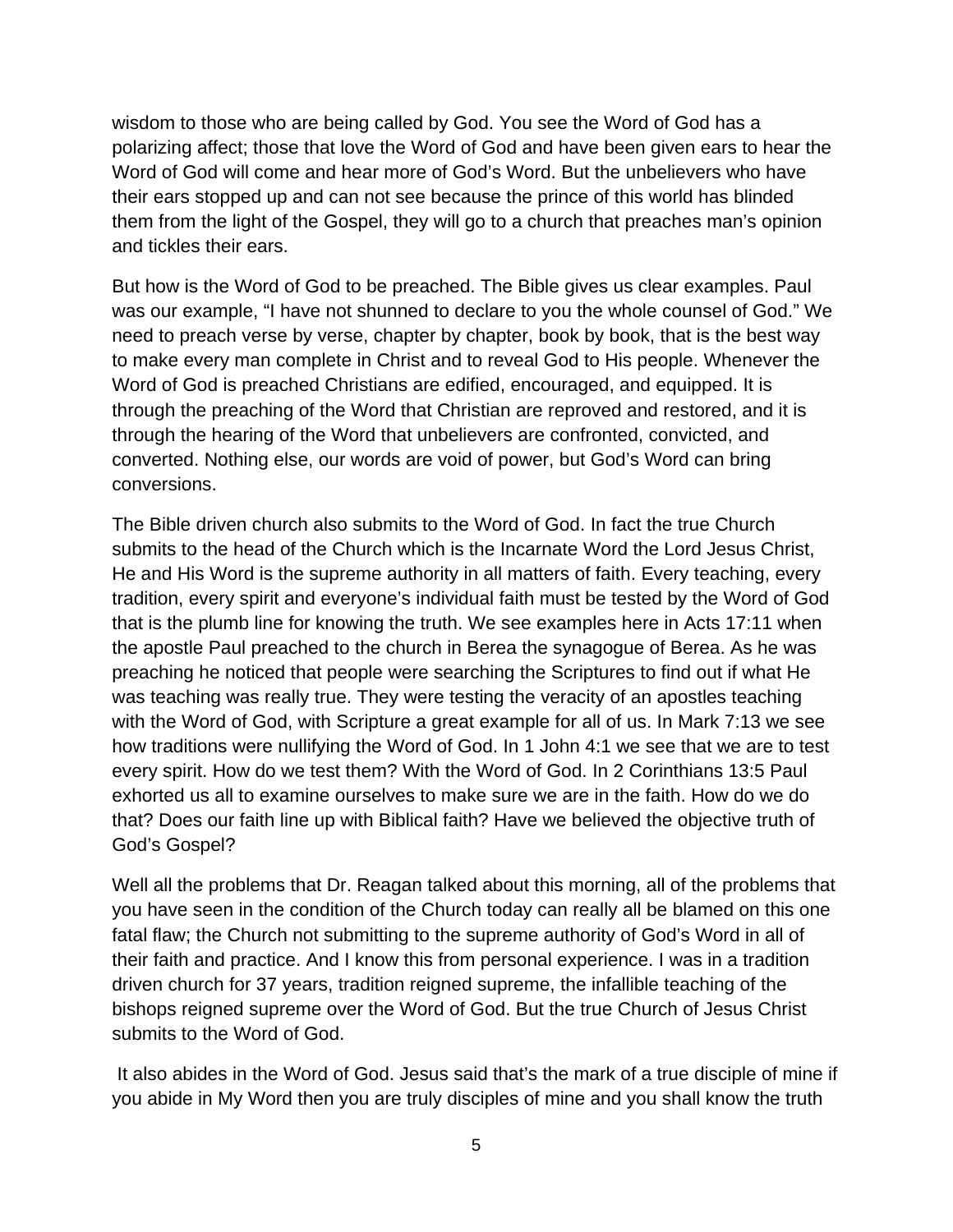and the truth shall make you free. Free from what? Free from religious deception, free from the bondage of legalism, free from the bondage of sin, knowing the truth sets you free. And the Lord Jesus said, "If I set you free, you are free indeed." Anyone who goes too far and does not abide in the teachings of Christ does not have God. The one who abides in the teaching he has both the Father and the Son. More than ever in these times of spiritual apostasy we need to be abiding in the Word of God so we can know the truth and not be prone to deception.

Bible driven church also reads the Word of God. The life the growth and the strength of the local church is dependent upon hearing and applying the consistent reading of God's Word. Knowing this Paul wrote, "Until I come give attention to the public reading of Scripture, to exhortation and to teaching," 1 Timothy 4:13.

So let me ask you this: How is your church doing so far? Are they upholding the characteristics of a Bible driven church? I know that this church is a Bible driven church because for the first time in my life I walked into the men's restroom of a church and there was a Bible hanging on the wall, as you washed your hands you could be reading Scripture. I don't know if that is true in the woman's room or not, but we've got it in the men's room.

Well the Bible Driven Church also sings the Word of God. Paul instructed us to sing with psalms and hymns and spiritual songs, singing and making melody with your heart to the Lord. Hymns with Biblical theology and Scriptural phrases not only glorify our Lord and sanctify His church but also helps us remember great Biblical truths. Unfortunately many of today's hymns do not glorify God with sound theology. You notice many of the hymns are all about I, I, I and me, me, me. Praise God for Marty and for Jack for uplifting the Word of God in their hymns and songs, exalting the Lord Jesus Christ and magnifying our Lord. What a great ministry they have.

The Bible driven Church also believes and proclaims the glorious gospel of grace. And I hope you all realize that a church that believes and faithfully upholds a clear and complete gospel will not only welcome converted sinners into the church but it will discourage counterfeit Christians from becoming members.

A constant proclamation of the Word of God every Sunday is the mark of a true Bible church. We are living in times though when nobody really knows the gospel. You know a lot of interviews and surveys have been done asking professing Christians to define the Gospel their responses are so inadequate. What are the divine promises of the Gospel? Why is the Gospel the greatest news anyone could ever hear? Because it promises eternal life with God, it promises the complete forgiveness from the guilt and punishment of sin. It promises the power to live a victorious life in Christ Jesus. It promises a permanent right standing before God. Hebrews 10:14 tells us that by the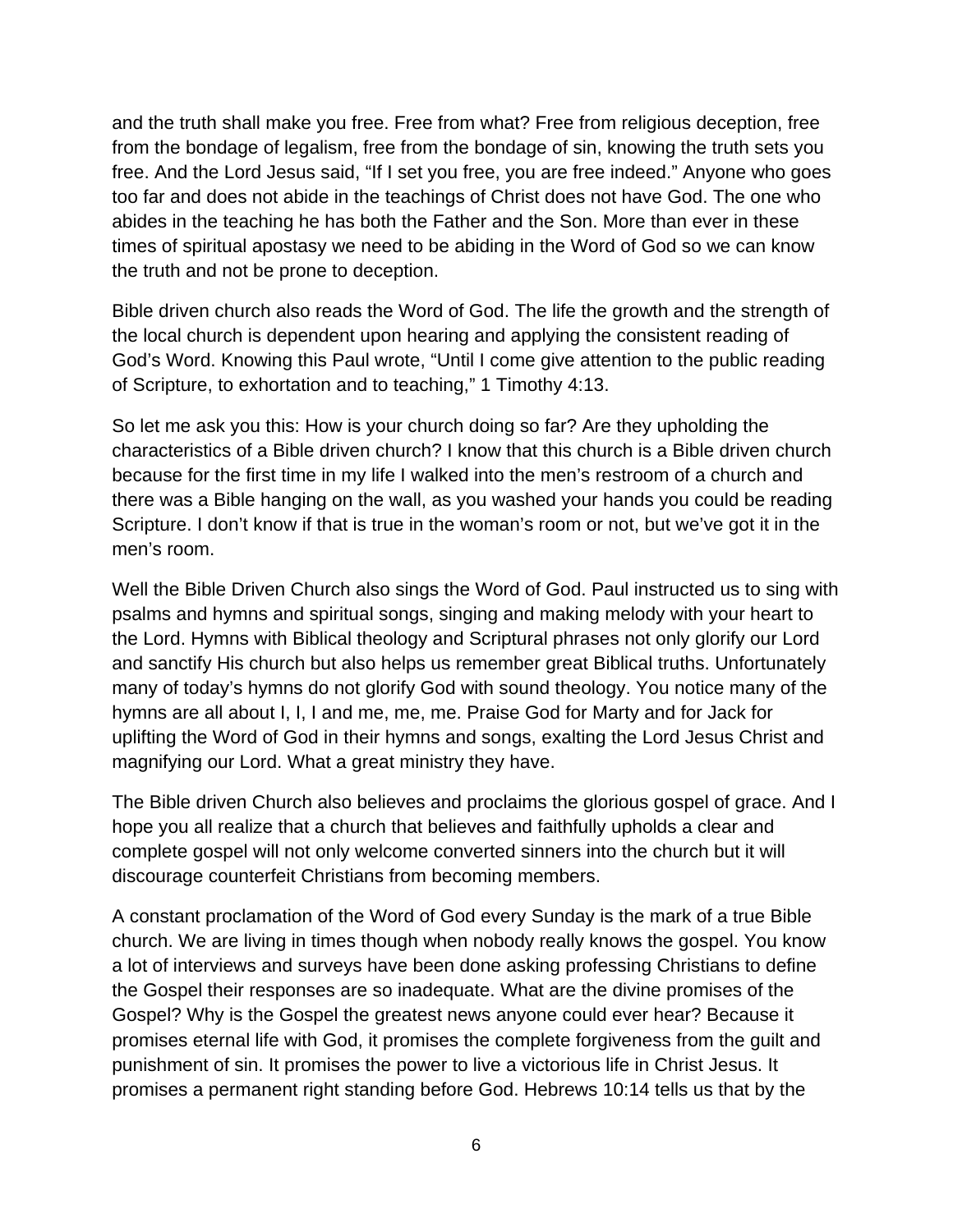one sacrifice of our Lord Jesus Christ He has made us perfect for ever, those who are being sanctified. The divine promise of the Gospel includes every spiritual blessing that we have in Christ Jesus. Why aren't we shouting this from the roof tops? There is a huge mission field outside the doors of this church. We really believe in literature evangelism, sowing the seed, sowing the imperishable seed of God's Word. Everywhere we go we are giving the Gospel; even if only have a few minutes with people they will receive the Gospel just by the opportunity they had to engage somebody who cared about their eternal destiny. Did you realize that over half of professing Christianity denies these divine promises? We've got a lot of tares in our churches if they are not believing the promises of the Gospel have they really heard the Gospel?

Well what else does the Bible driven church do? They are devoted to prayer. We read in Acts 2:42 that believers continually were devoted to prayer. The early Christians remembered the Lords' promise, "If you ask me anything I will do it," John 14:14. As they demonstrated dependence upon the Lord the results were astonishing. The Lord said, "My house shall be called a house of prayer," Matthew 21:13. Members of the early Church were continually devoting themselves to prayer. And Jesus taught us to pray with words and praise to the Father, honoring Him as the source of all blessings. Sadly the same devotion to prayer that the early church participated in is rarely found today. Churches can draw large crowds with entertainment but when a prayer meeting is held very few faithful trickle in for the prayer meeting.

Have you heard about contemplative prayer? That's part of the emergent church movement the post-modern era. Their idea is to empty your mind of everything and focus on one word. What is wrong with this practice? The Bible says that were to take every thought captive to the obedience of Christ, if we empty our mind of anything, then anything and everything can come into our minds. We need to stay focused on taking every thought captive to the obedience of Christ. Yet proponents of this; contemplative prayer methods say it is the means of communing with God without any conscience or intellectual attempt to encompass God. Well what you end up encompassing if it's not God?

We also see a mark of the Church is to observe the ordinances that the Lord gave to the Church, we know what those are. Baptism, it is the initial act of obedience identifying the one baptized as a new creature in Christ. It symbolizes our death to sin and our resurrection to a new life in Christ. As the baptized goes down into the water it symbolizes our death to Christ, coming out of the water our resurrection to a new life in Christ. We also know the second ordinance is the Lord's Supper; it is a symbolic remembrance of the atoning death of our Savior, the longing for His return and a time of self examination.